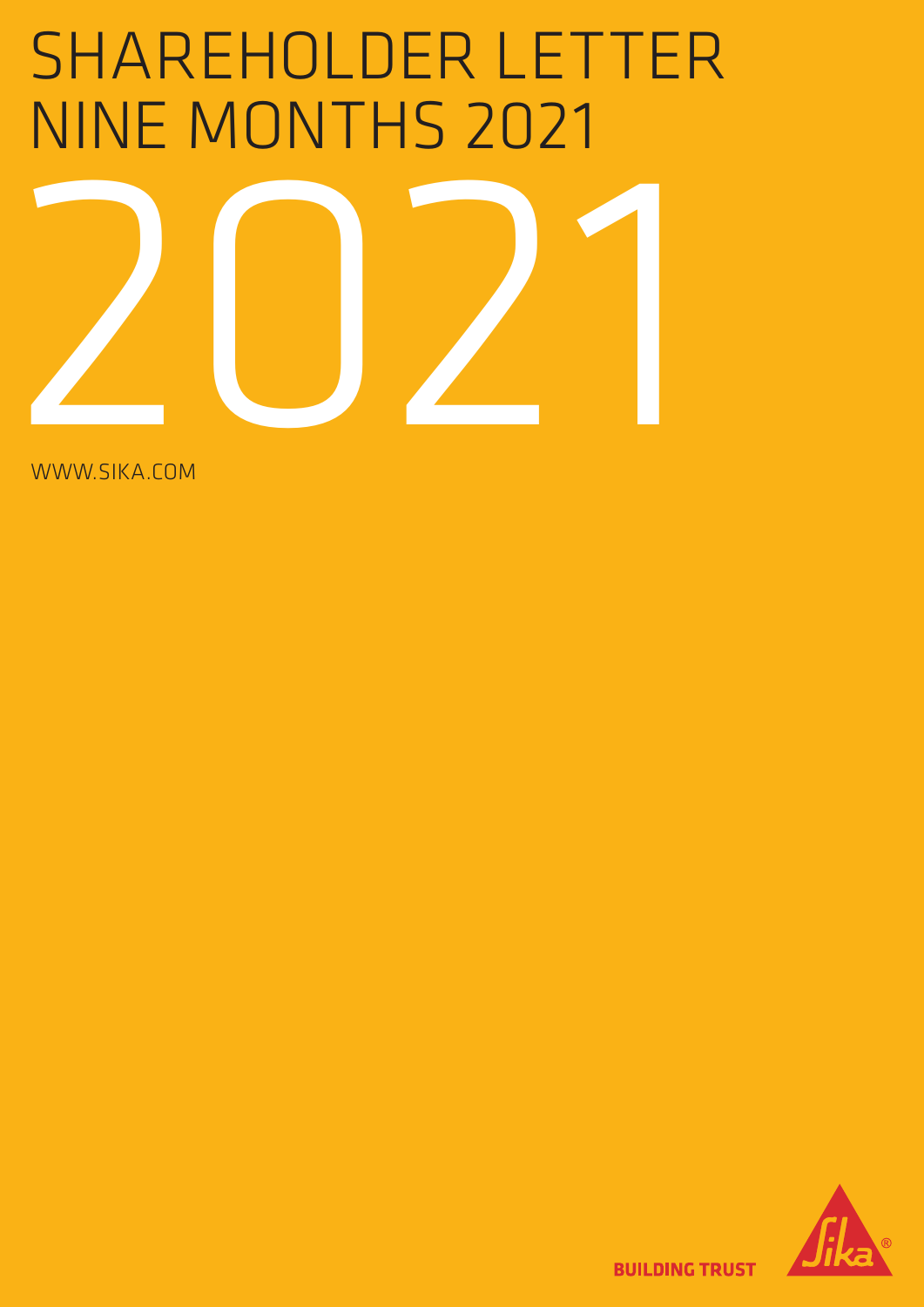# SHAREHOLDER LETTER

# SIKA ON TRACK TO SET RECORDS AFTER FIRST NINE MONTHS – STRONG GROWTH IN SALES AND EBIT

- Sales up by 18.1% in local currencies, sales of CHF 6,862.7 million (+18.2% in CHF)
- Operating profit (EBIT) at CHF 1,054.0 million (+32.2%), EBIT margin at 15.4%
- 7 acquisitions realized to date: Kreps (Russia), DriTac (USA), BR Massa (Brazil), Hamatite (Japan), American Hydrotech (USA), Bexel (Mexico), and Landun (China)
- Outlook for 2021 confirmed
	- Expected growth in local currencies: 13–17%
	- Over-proportional increase in EBIT, EBIT margin to reach 15% for the first time
- Confirmation of 2023 strategic targets for sustainable, profitable growth

Despite the persistently strong impact of the coronavirus pandemic and the associated bottlenecks in the procurement of raw materials, Sika was able to continue on its consistent growth trajectory – closing the first nine months of 2021 with record results. Sales rose sharply to a record figure of CHF 6,862.7 million, corresponding to growth of 18.1% in local currencies. The currency effect was 0.1%. The acquisition effect after nine months was 1.3%, resulting in an organic growth in the reporting period of 16.8%. Compared with the same period in 2019, organic growth was at 10.2%.

#### RISE IN RAW MATERIAL COSTS, HIGH OPERATING LEVERAGE, INCREASED EBIT MARGIN

The sharp rise in raw material costs led to a lower gross margin of 52.6% in the first nine months (previous year: 54.6%). Economies of scale were realized thanks to higher volume, an increase in prices, and targeted efficiency gains in production workflows. The operating profit margin increased significantly to 15.4% (previous year: 13.7%) with operating profit (EBIT) rising to a new record of CHF 1,054.0 million (previous year: CHF 797.1 million) – up 32.2% compared to the previous year's period. In addition to economies of scale, EBIT was positively impacted by productivity-enhancing measures and synergies related to acquisitions. Net profit increased to CHF 765.1 million (previous year: CHF 561.5 million).

#### DOUBLE-DIGIT GROWTH IN ALL REGIONS

The coronavirus pandemic continues to have a strong impact on business performance in all regions. Renewed lockdowns in parts of Asia are affecting global supply chains. Thanks to its strong market position and innovative products, Sika was able to increase its market share in all regions.

The EMEA region (Europe, Middle East, Africa) reported a sales increase in local currencies of 17.6% for the first nine months (previous year: 3.8%). As in the previous year, growth in the distribution and renovation business outstripped growth in the other business segments. The private residential sector in particular, posted a highly dynamic performance. Almost all countries in the region achieved double-digit growth rates. Eastern Europe, including Russia, Romania, Serbia, and the Czech Republic benefited from a surge in growth – as well as the United Kingdom and countries in Africa. In general, purchases of Sika product solutions via e-commerce platforms saw an above-average increase.

The Americas region recorded growth in local currencies of 19.3% (previous year: 0.9%). Despite a challenging supply chain situation, the region returned to clear double-digit growth. Mexico, Colombia, Brazil, Peru, and Chile performed very strongly, while business in the United States gained momentum. Growth drivers were large-scale maintenance and new-build projects in the area of distribution and data centers. In the Americas region the strategic focus of business activities on big cities and urban centers paid off, as did the concentration on major infrastructure projects and successful cross-selling.

Sales in local currencies in the **Asia/Pacific region** increased by 20.7% (previous year: 13.9%). China in particular enjoyed a strong continuous momentum, with double-digit organic growth rates due to large number of infrastructure projects and strong sales in the distribution business. India continues its dynamic performance, while South-East Asian countries, above all Vietnam, Malaysia, and Thailand, are suffering from renewed lockdowns. The trend in Japan remains challenging. Its closed borders policy is increasingly affecting the construction industry, and new projects are being postponed.

In the Global Business segment Sika achieved growth in local currencies of 9.9% (previous year: -16.1%). In the first nine months of the year, the automotive industry suffered from major bottlenecks in the electronic-component supply chain. Whereas at the beginning of the year car manufacturers were still expecting the volumes of new cars built to substancially recover compared to the previous year, these declined sharply in the third quarter due to the limited availability of semiconductor components. Given these circumstances, the automotive industry is expecting zero growth by the end of the year. Sika anticipates sustained growth stimuli from the megatrends evident in modern automotive production: electromobility and lightweight construction. Notably, the transition from traditional drive systems to electromobility picked up momentum during the pandemic, thanks to various support programs in a number of countries.

#### SUCCESSFUL GROWTH STRATEGY – CONFIRMATION OF OUTLOOK 2021

Sika confirms its strategic targets 2023. The organization will continue to be aligned for sustainable, long-term success, and profitable growth. By targeting six strategic pillars – market penetration, innovation, operational efficiency, acquisitions, strong corporate values, and sustainability –, Sika is seeking to grow by 6%–8% a year in local currencies until 2023. As of 2021, the company is aiming for a higher EBIT margin of 15%–18%. Projects in the areas of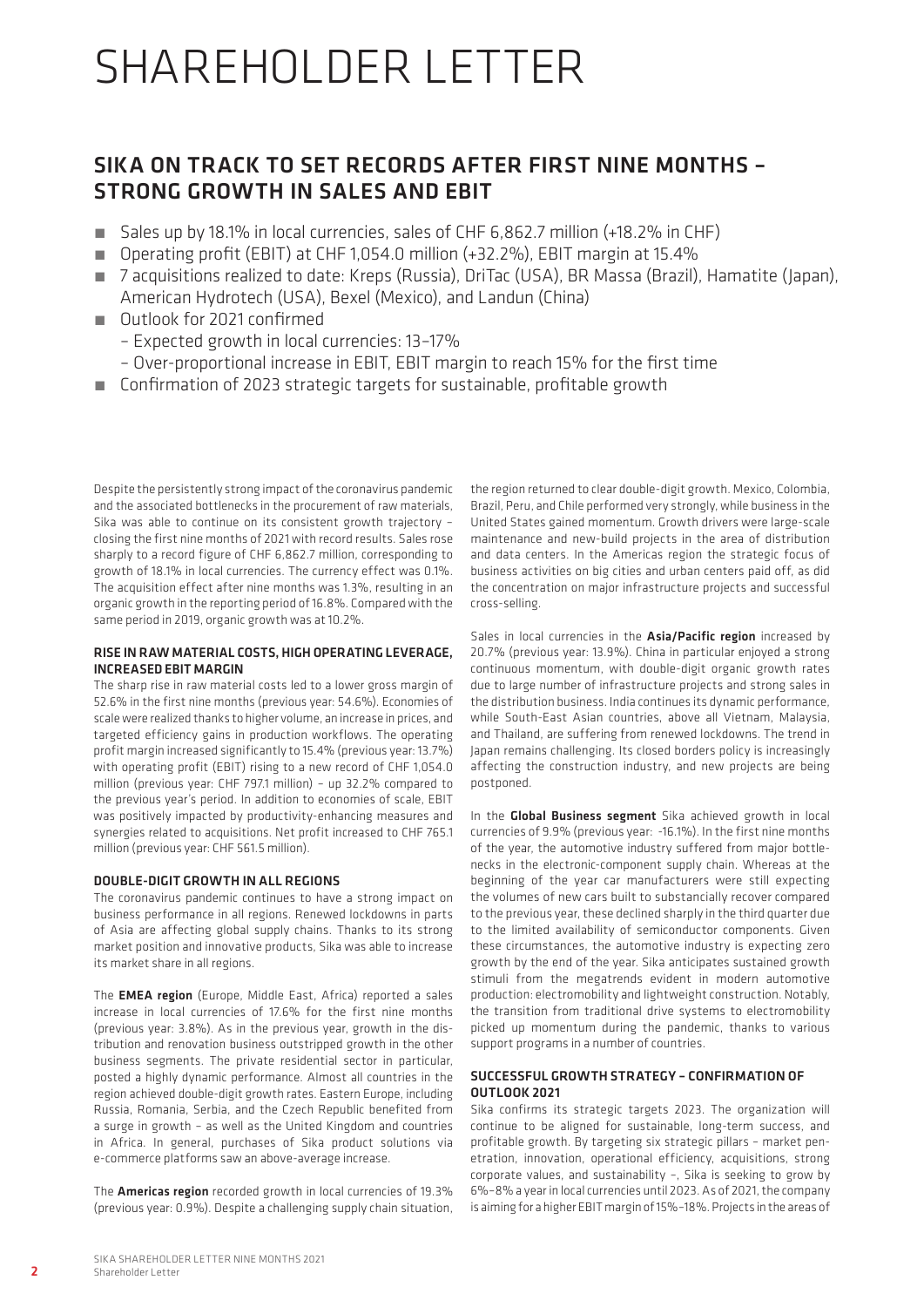operations, logistics, procurement, and product formulation should result in an annual improvement in operating costs equivalent to 0.5% of sales. Sika's overriding sustainability goal is to reduce CO2 emissions per ton sold by 12% until 2023. In addition, the company aims to make all product innovations even more sustainable while at the same time increasing product performance.

For the 2021 fiscal year, Sika continues to expect sales growth in local currencies of 13%–17% as well as an over-proportional EBIT increase. The EBIT margin will reach 15% for the first time, despite a challenging raw material price development and supply chain restrictions.

### CONSOLIDATED INCOME STATEMENT IN THE FIRST NINE MONTHS 2021

| in CHF mn                                        | $\%$    | $1.1.2020 -$<br>30.9.2020 | $\%$    | $1.1.2021 -$<br>30.9.2021 | Change<br>in % |
|--------------------------------------------------|---------|---------------------------|---------|---------------------------|----------------|
| <b>Net sales</b>                                 | 100.0   | 5,805.5                   | 100.0   | 6,862.7                   | 18.2           |
| Material expenses                                | $-45.4$ | $-2,635.8$                | $-47.4$ | $-3,253.9$                | 23.5           |
| <b>Gross result</b>                              | 54.6    | 3,169.7                   | 52.6    | 3,608.8                   | 13.9           |
| Personnel expenses                               | $-19.4$ | $-1.130.4$                | $-17.8$ | $-1,222.5$                | 8.1            |
| Other operating expenses                         | $-16.7$ | $-967.9$                  | $-15.5$ | $-1,058.8$                | 9.4            |
| Operating profit before depreciation             | 18.5    | 1,071.4                   | 19.3    | 1,327.5                   | 23.9           |
| Depreciation and amortization expenses           | $-4.8$  | $-274.3$                  | $-3.9$  | $-273.5$                  | $-0.3$         |
| Impairment                                       | 0.0     | 0.0                       | 0.0     | 0.0                       | 0.0            |
| <b>Operating profit (EBIT)</b>                   | 13.7    | 797.1                     | 15.4    | 1,054.0                   | 32.2           |
| Interest income                                  | 0.1     | 4.2                       | 0.1     | 8.8                       |                |
| Interest expenses                                | $-0.7$  | $-42.3$                   | $-0.6$  | $-40.6$                   |                |
| Other financial income                           | 0.1     | 4.6                       | 0.1     | 5.0                       |                |
| Other financial expenses                         | $-0.4$  | $-21.4$                   | $-0.2$  | $-12.9$                   |                |
| Income from associated companies                 | 0.0     | 0.7                       | 0.0     | 0.3                       |                |
| <b>Profit before taxes</b>                       | 12.8    | 742.9                     | 14.8    | 1,014.6                   | 36.6           |
| Income taxes                                     | $-3.1$  | $-181.4$                  | $-3.7$  | $-249.5$                  |                |
| Net profit                                       | 9.7     | 561.5                     | 11.1    | 765.1                     | 36.3           |
| Profit attributable to Sika shareholders         | 9.7     | 560.7                     | 11.1    | 764.5                     |                |
| Profit attributable to non-controlling interests | 0.0     | 0.8                       | 0.0     | 0.5                       |                |

# NET SALES BY REGION

|                                        | $1.1.2020 -$<br>30.9.2020 | $1.1.2021 -$<br>30.9.2021 | Year-on-year change<br>$(+/- in \%)$ |                                     |                    |                                           |                   |
|----------------------------------------|---------------------------|---------------------------|--------------------------------------|-------------------------------------|--------------------|-------------------------------------------|-------------------|
| in CHF mn                              |                           |                           | In CHF                               | In local<br>currencies <sup>1</sup> | Currency<br>effect | <b>Acquisition</b><br>effect <sup>2</sup> | Organic<br>growth |
| <b>By region</b>                       |                           |                           |                                      |                                     |                    |                                           |                   |
| <b>EMEA</b>                            | 2,613.7                   | 3,097.8                   | 18.5                                 | 17.6                                | 0.9                | 1.6                                       | 16.0              |
| Americas                               | 1,513.4                   | 1,773.8                   | 17.2                                 | 19.3                                | $-2.1$             | 2.3                                       | 17.0              |
| Asia/Pacific                           | 1,224.0                   | 1,493.3                   | 22.0                                 | 20.7                                | 1.3                | 0.0                                       | 20.7              |
| <b>Global Business</b>                 | 454.4                     | 497.8                     | 9.6                                  | 9.9                                 | $-0.3$             | 0.0                                       | 9.9               |
| <b>Net sales</b>                       | 5,805.5                   | 6,862.7                   | 18.2                                 | 18.1                                | 0.1                | 1.3                                       | 16.8              |
| Products for the construction industry | 4,769.4                   | 5,653.5                   | 18.5                                 | 18.4                                | 0.1                | 1.6                                       | 16.8              |
| Products for industrial manufacturing  | 1,036.1                   | 1,209.2                   | 16.7                                 | 16.7                                | 0.0                | 0.0                                       | 16.7              |

1 Growth in local currencies including acquisitions.

2 Sales contribution by acquired companies without considering the growth after business combination. Sales growth of the acquired businesses since initial consolidation is included in organic growth.

3 Growth adjusted for acquisition and currency impact. Sales growth of the acquired businesses since initial consolidation is included in organic growth.

3